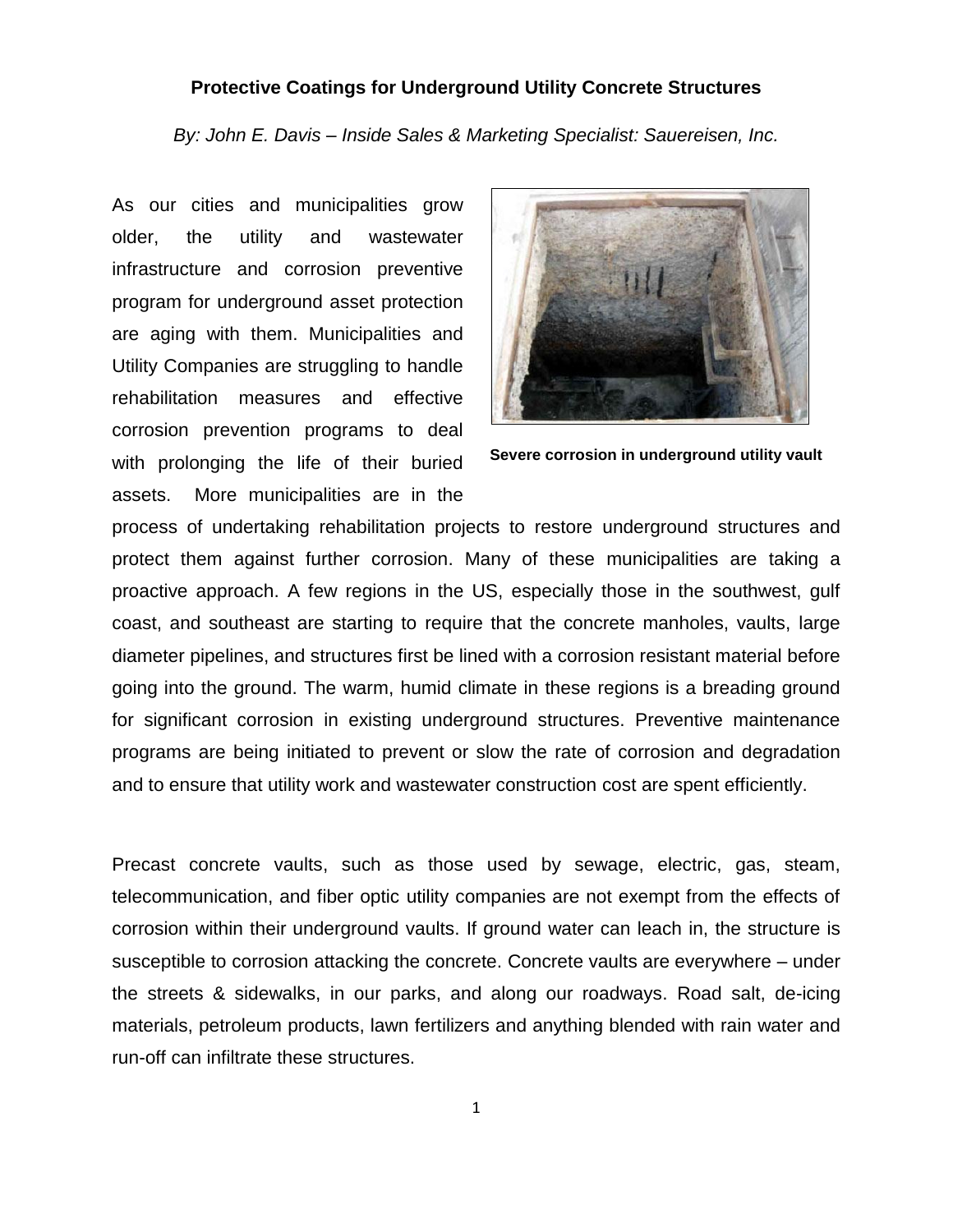

Precast vault before exterior coating

Precast concrete is still the most widespread choice when selecting a material for underground utility vaults. Precast concrete has several advantages over vaults made from steel, fiberglass, and cast-in-place concrete. First, precast concrete is non-toxic and noncombustible so it will not loose its structural integrity in the event of a fire. Second, due to their weight, they will remain in the ground and ground water will not raise the structure or move it creating disruption to the connections, lines, or service.

Vaults that are produced in quality controlled plants are now covered by ASTM Standards that regulate the design, installation and inspection of these vaults. They are manufactured to be water tight, environmentally sound, and will strengthen over time. Installation of these vaults is much easier and more cost effective over cast-in-place concrete, which is much more labor intensive and costly to install. With precast structures you are able to backfill right away and not have to wait 28 days until the structure is fully cured, adding to installation downtime.

Since water by nature can contribute to a corrosive environment, rust can be a major weakness in some underground storage systems. Concrete, by its nature, is vulnerable to cracking. In most cases, precast concrete tanks rely on sealants or adhesives to seal the seams of the tank. When there is ground movement around the tank causing a shift or settling effect, or when the tank is improperly installed, these seams are susceptible to leaking. Concrete tanks, whether precast or cast-in-place, are susceptible to deterioration if the steel reinforcement rusts or is exposed through cracks in the concrete causing both groundwater contamination and groundwater infiltrating into the tank. Exposure to hydrogen sulfide  $(H_2S)$  gases, present in wastewater tanks, will also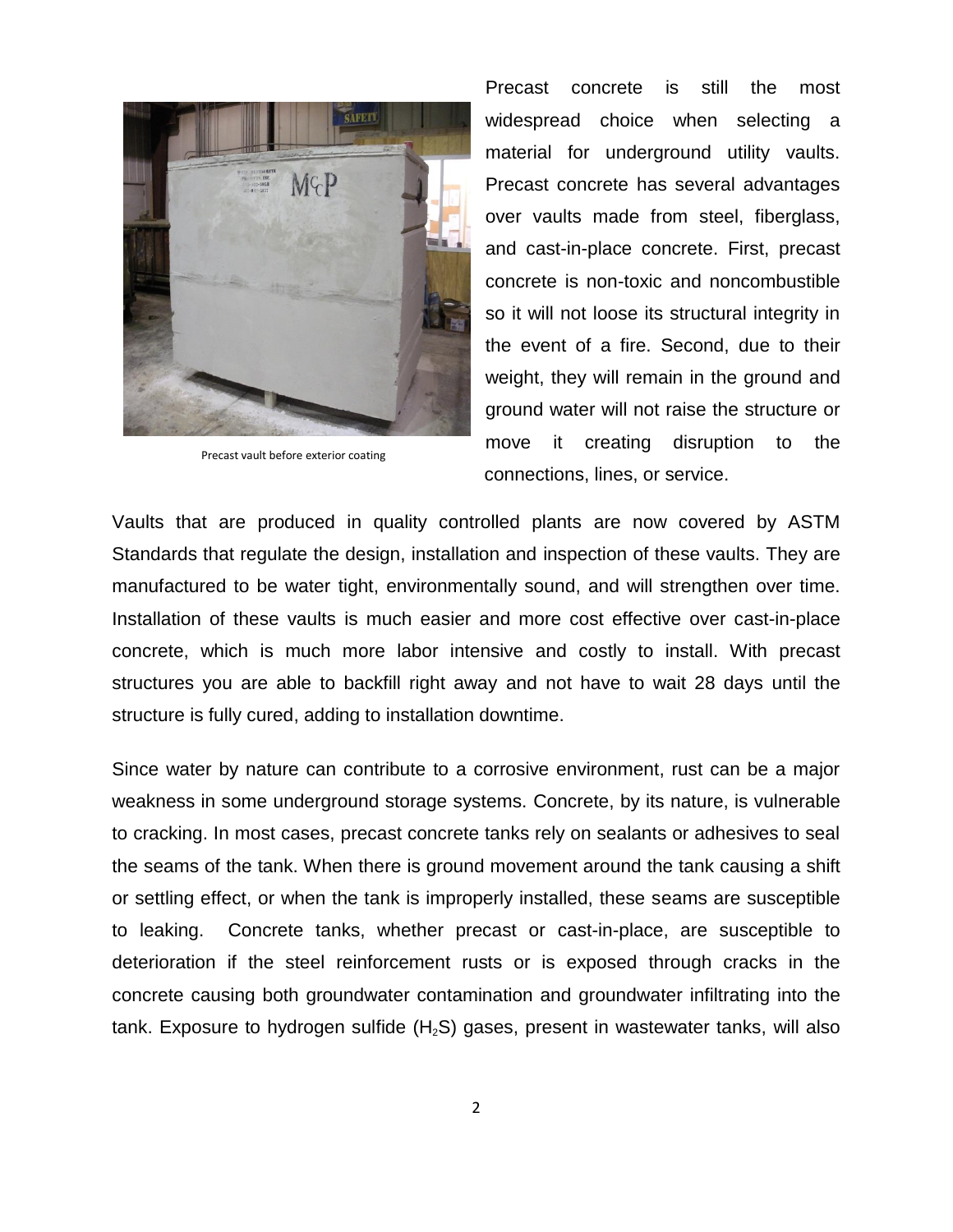lead to corrosion damage to a concrete tank and steel reinforcement, thereby limiting the precast structure's or tank's useful life.

# **Precast Concrete Protective Solutions**

A preventative maintenance program may add from 20 to 25 years or more to these structures. In addition, cost savings from rehabilitating these structures effecting overall maintenance, time and labor cost, and finally the cost of not having to treat ground water at the treatment facilities from Inflow and infiltration (I&I).

The annual cost of replacing corroded infrastructure including utility vaults, wastewater collection and treatment systems is estimated to be almost ten times more expensive than the cost to rehabilitate them. When adding service disruption, traffic control, and down time, the overall costs are even higher. It stands to reason that pre-lining these structures will lower long-tem cost and add years of reliable service to the precast structures.

## **Rehabilitation of Installed Vaults**

When any underground structure is found to be deteriorated or damaged by corrosion, a sound and reliable rehabilitation plan is recommended for restoration, and protection of these assets.

### **Surface Preparation**

All surfaces must be properly designed and must have sufficient strengths to support cured material. Surfaces should be made free of dirt, loose particles and previously applied paints or protective coatings by employing a 7,000-10,000+ psi hydroblast. All oils and grease should be removed by chemical cleaning prior to hydroblasting. Surface preparation in accordance with SSPC SP/NACE 6 must be completed prior to any restoration or coating work.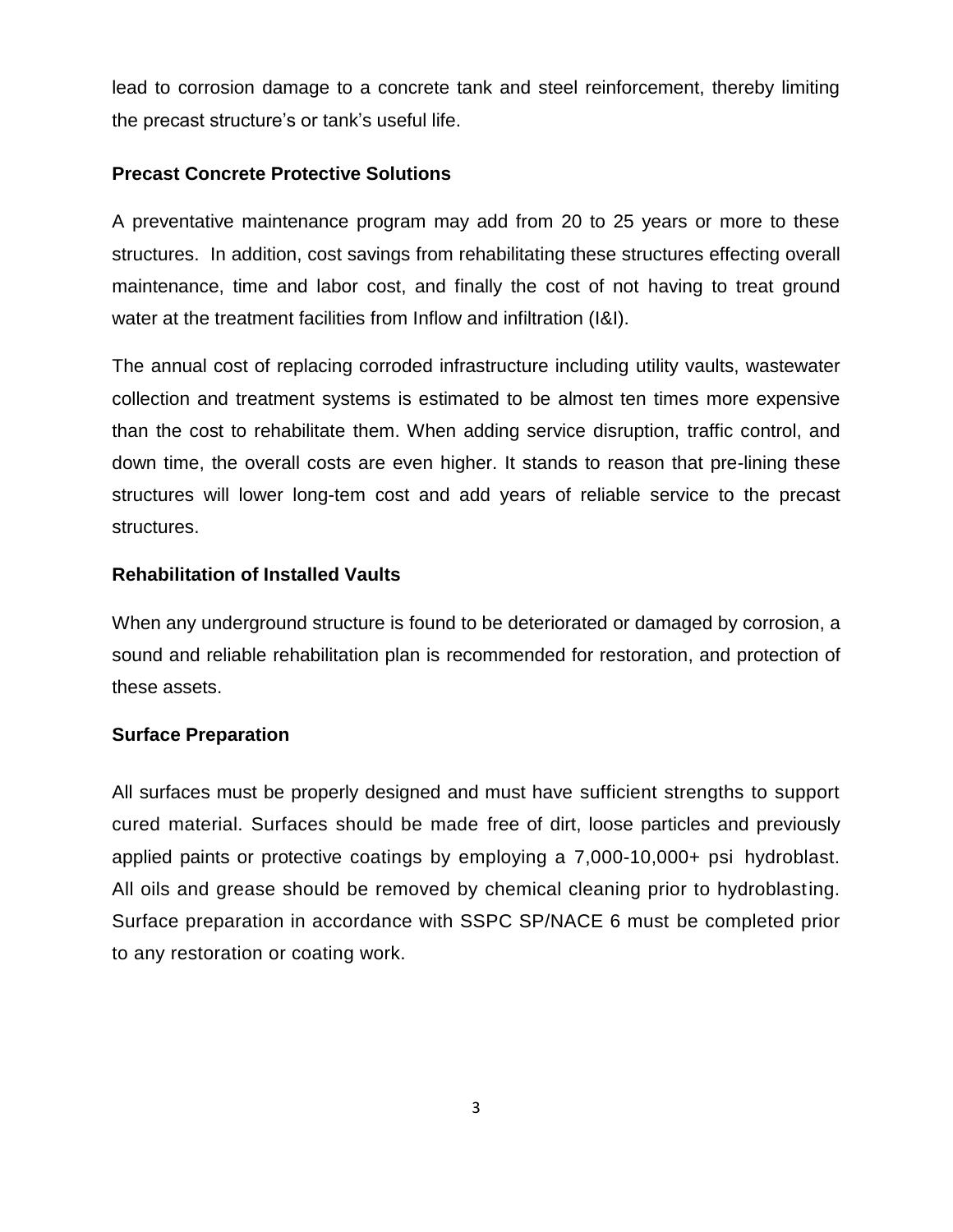After completion of surface preparation, stop all active leaks. A water stop material or Hydro-active Polyurethane injection grout can be utilized to stop active leaks in the structures. Hydraulic setting cement is rapid setting and easily applied by hand for sealing active water leaks and small voids. For larger active leaks through cracks, voids, expansion joints, and pipe intrusions, chemical grouts are commonly specified because of their chemical resistance, expansion characteristics, and ease of application by injection method.



Concrete drainage vault before rehabilitation

Damaged concrete substrates may be resurfaced with several different repair materials. There are portland-based cements, calcium-aluminates, and epoxy mortars that can be applied to the thickness required in the specifications. The underlayment material that is selected should be moisture tolerant and designed for the restoration of structural integrity of the structure. The underlayment should also be compatible with any topcoat that

will be applied for additional corrosion protection. Substrate repairs should be finished with a brush finish to provide a surface profile conducive for bonding to this top-coat.

Epoxies and urethanes are unique polymer lining systems that have been proven time and time again. They can be specifically formulated for municipal wastewater environments and offer an economical solution to corrosion and to high concentrations of sulfuric acid. Many epoxies are moisture tolerant allowing them to bond directly to damp concrete.

#### **Conclusion**

Corrosion is a very costly and persistent problem in the wastewater and the utility industries. With replacement cost being substantially higher than the cost of restoration or preventative measures, economic reason suggests that pursuing preventative or restoration methods to protect assets is an added benefit and long-term cost savings to municipalities and utility companies. Protective coatings and linings are one of the major